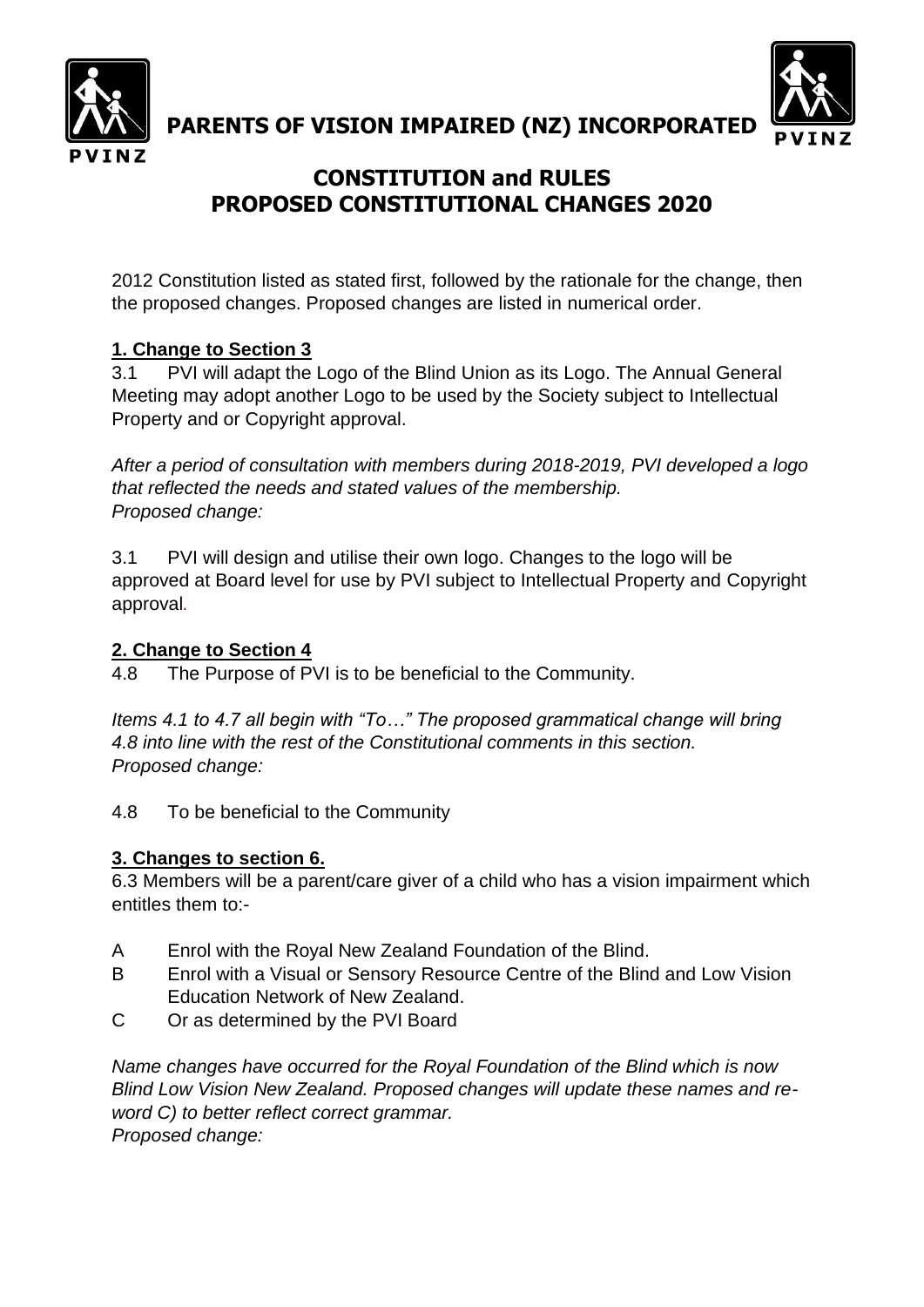6.3 Members will be a parent/caregiver of a child who has a vision impairment which entitles them to:

- 6.3.1 Enrol with the Blind Low Vision New Zealand.
- 6.3.2 Enrol with a Visual or Sensory Resource Centre of the Blind and Low Vision Education Network of New Zealand.
- 6.3.3 Be a member at the PVI Board's discretion.

6.7 The Award of "Life membership" maybe recommended by the Board and voted on at the AGM

*Proposed changes are suggested to add clarity to the wording of this clause. Proposed change:*

6.7 The award of "Life Membership" may be conferred upon the recommendation of the Board and voted on at the AGM

## **4. Changes to Section 7:**

7.1 The PVI Board at its discretion may recommend to a Special General Meeting that a member's membership be terminated if the member's actions are considered to be inconsistent with the purpose of the organisation and this Constitution. The member has the right to be heard or make submissions at the Special General Meeting before a decision is made by the membership at the Special General Meeting to terminate membership.

*The use of the word "and" requires both elements to be present. This is not the intended use of this clause. Changing the wording to begin with "regarding" removes the suggestion of pre-determination and further clarifies the intent of this clause. Proposed change:*

7.1 The PVI Board, at its discretion, may recommend to a Special General Meeting that a member's membership be terminated if the member's actions are considered to be inconsistent with the purpose of the organisation or this Constitution. The member has the right to be heard or make submissions at the Special General Meeting before a decision is made by the membership at the Special General Meeting regarding the recommendation to terminate membership

## **5. Changes to Section 8:**

8.7.2 All nominees are required to meet the criteria as set out in Section 16 of the Charities Act 2005

*The proposed change is for completeness and precludes the need to amend the PVI Constitution for minor changes to Section 16 of the Charities Act 2005. Proposed change:*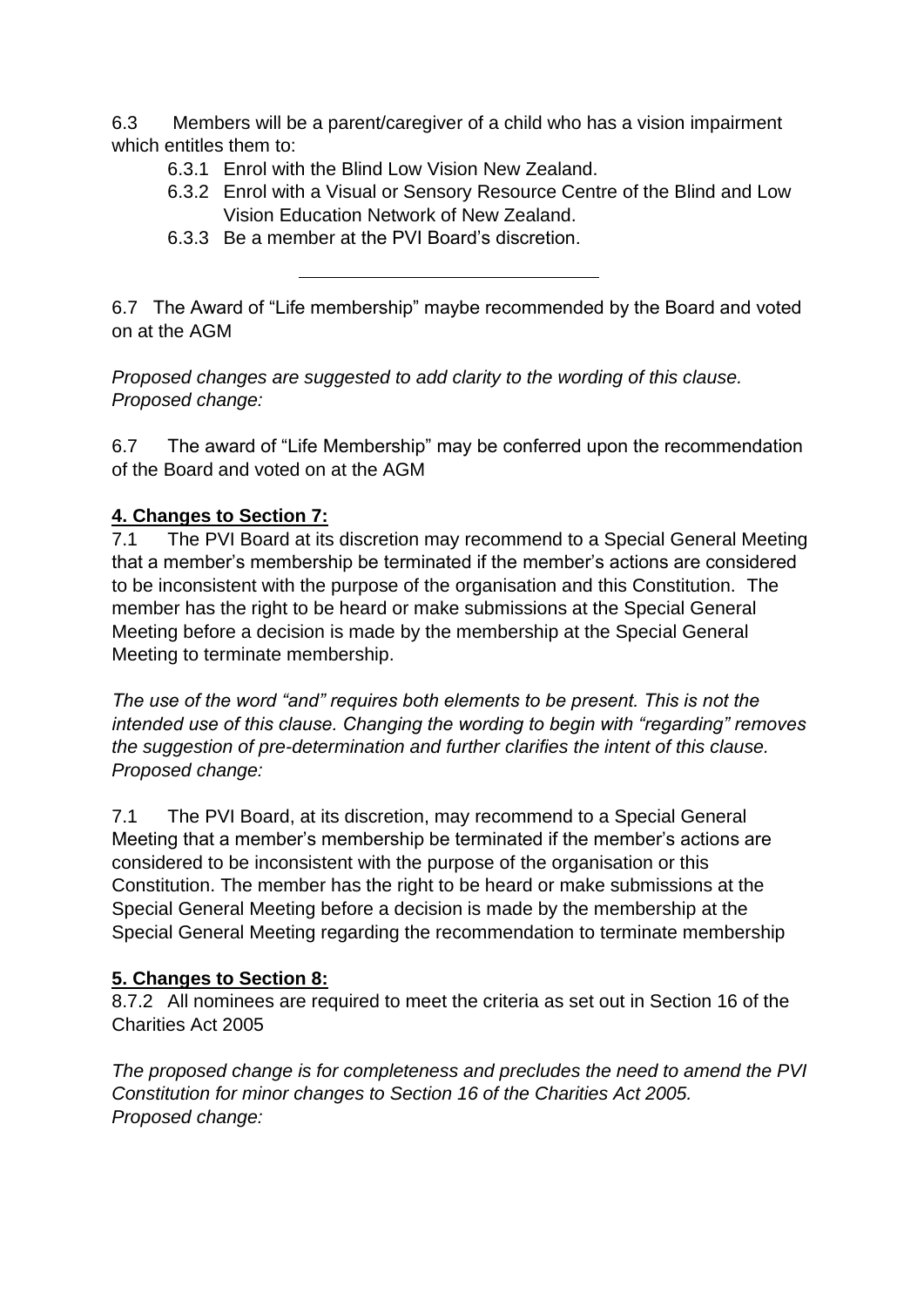8.7.2 All nominees are required to meet the criteria as set out in Section 16 of the Charities Act 2005 and its amendments.

8.7.4 A profile will be available on the PVINZ website and circulated by email to members at their last known email address in the first instance unless a member requests this information by post.

*Proposed changes are for clarity and consistency. Throughout the document, PVI is referred to as PVI, and this needs to be consistent. And, also for consistency, "A profile" as in 8.7.4 above should be "The resume" – reflecting the word used in 8.7.3."*

*Proposed change:*

8.7.4 The resume provided by the person nominated will be available on the PVI website and circulated by email to members at their last known email address in the first instance unless a member requests this information by post.

8.7.5 New clause:

*The previous SGM proposed a change to the Constitution to include the clause that if there are no prior nominations for a position, that nominations shall be taken from the floor during the AGM Proposed change:*

8.7.5 If there are no nominees for a vacant Board Representative position then, during the AGM, nominations shall be taken from the floor.

#### **6. Changes to Section 9:**

9.4 2 Tangata Whenua of Maori descent will be elected by members at the PVI AGM and may be elected from any region.

*Proposed changes are for clarity, tidiness, and completeness of the wording. Proposed change:*

9.4 Two (2) Tangata Whenua of Māori descent will be elected by members at the PVI AGM and may be elected from any region. The nomination of these members will be as set out in 8.7 above.

9.5 1 representative "Anywhere in New Zealand" will be elected by members at the PVI AGM and this representative may be elected from any region.

*Proposed changes are for clarity, tidiness, and completeness. Proposed change:*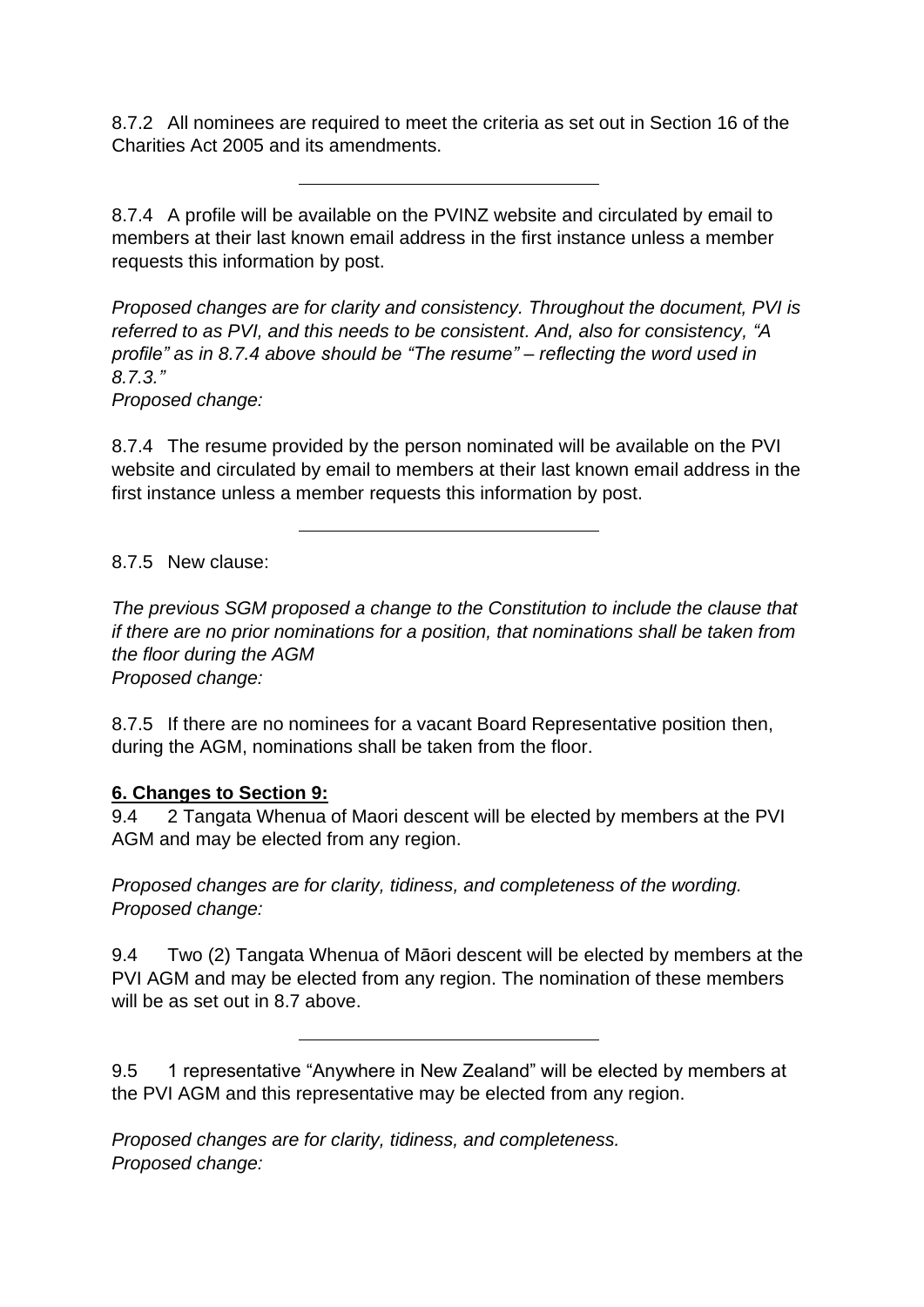9.5 One (1) representative named "Anywhere in New Zealand" will be elected by members at the PVI AGM and this representative may be elected from any region. The nomination of this member will be as set out in 8.7 above

9.6 Regional representatives may only represent the region they reside in. Only members living in that same region may vote for that Regional representative.

*The wording here is unclear. Proposed changes are to clarify the meaning and intent of this clause. Proposed change:*

9.6 Regional Board Representatives may only represent the region they reside in. Only members living in that same region may vote for that Regional Board Representative.

9.7 Should no Tangata Whenua descendant be elected at the AGM, the Board are to use their best endeavours to appoint Tangata Whenua representatives to fill any vacant positions.

*Proposed changes for clarity, tidiness and completeness. Proposed change:*

9.7 Should no Tangata Whenua representative be elected at the AGM, the Board are to use their best endeavours to co-opt a Tangata Whenua representative or representatives to fill any vacant positions.

## **7. Changes to Section 12:**

12.2 Co-opted members will not have voting rights.

*Following from the 2019 SGM, it was proposed that co-opted PVI members should have full voting rights for the Board. Therefore we have proposed the following change*:

12.2 Co-opted members of the Board who are members of PVI will have full voting rights. Co-opted members of the Board who are not members of PVI will not have voting rights.

## **8. Changes to Section 16**

16.2 PVI is registered with the Charities Commission. This means prospective Board Candidates have to adhere to the criteria as determined by the Charities Commission under Section 16 of the Charities Act 2005 and any amendments thereto.

*Proposed change: Delete 16.2 as it is covered in 8.7.2*